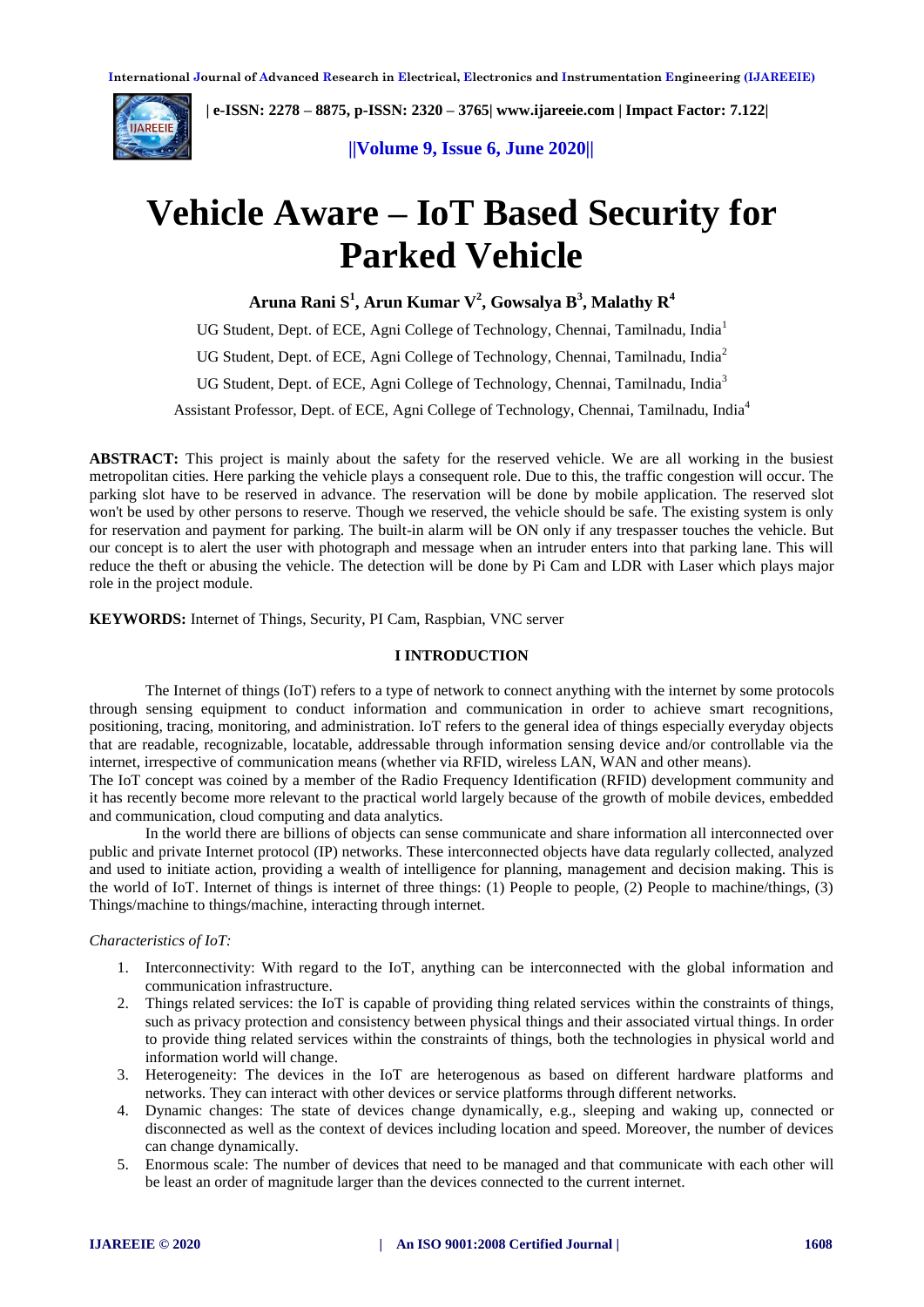

 **| e-ISSN: 2278 – 8875, p-ISSN: 2320 – 3765| [www.ijareeie.com](http://www.ijareeie.com/) | Impact Factor: 7.122|** 

# **||Volume 9, Issue 6, June 2020||**

Creating a Smart City is now becoming possible with the emergence of the IoT. One of the issues that smart cities facing is car parking facilities and traffic management systems. It has been found that finding an available parking spot is always difficult for drivers. It becomes harder with the increasing number of private car users. This concern attracted strategic investments from dedicated industry sectors to boost parking revenues through technology-enabled solutions like reduction in searching times, traffic congestion and road accidents. Problems related to parking and traffic congestion can be solved if the drivers can be informed in advance about the availability of parking spaces before reaching to their intended destination. More number of drivers are preferring paid parking. But what about the safety of the car. We came up with idea of providing security in some way to make the parking even easier. This directly adds value to the car parking business. It is stimulus for the development of intelligent car parking services for smart cities. Security System plays an important role to prevent unknown user entry into a secured place, which may include physical and any other such property, without being authorized. The security system is basically divided into two types, usual lock system and use of electronic automatic identification system. General lock system can be easily hacked by unwanted people thereby allowing unauthorized people into secured premises. There are several automatic identification technologies including barcode, magnetic stripe and Radio Frequency Identification (RFID) applied in security system.

# **II LITERATURE SURVEY**

An overall IoT users in smart city ranging up to 8900 in China. Compels to focus on the parked vehicle and parking places. It ensures that the vehicle network deployed on an intricate metropolitan area reaches the desired seals for gathering data. Communication between networks is difficult. Hence Simulcity tool, which assist the design of a smart cities' communication convergent network. In case of providing power for some area where there is no sufficient power the distributed energy is fully used to provide energy for the smart parking system.

Getting a free space for parking one's car especially in populated areas, has not only become difficult but also results in several issues such as traffic congestion, wastage of time, environment pollution and most importantly unnecessary fuel consumption. On the other hand, car parking spaces in urban areas are not increasing at the same rate as the vehicles on the roads. Therefore, smart car parking system have become an essential need to address the issues significant work has been done in the domains of wireless sensor networks, cloud computing, fog computing and IoT to facilitate the advancement in smart parking services.

Thousands of interconnected IoT services produce an enormous volume of data termed as big data. However, privacy protection has become one of the biggest problems with the progress of big data. Personal privacy is usually challenged by the development of technology. An existing system focus on privacy protection for location trajectory data, which is collected in intelligent transportation system.

An existing system attempts to build "Parksense" which is a system that allows a smart phone top accurately and automatically sense and later navigate to the position at which the vehicles was parked to prevent the loss of vehicle.

An around view monitor (AVM) with deep learning approach is used to detect two essential elements for automated parking systems such as slot marking and obstacles. An evidence filter is used for simultaneous localization and mapping (SLAM).

#### **III PROPOSED SYSTEM**

#### *Working of Proposed system*

This project is implemented on basis of IoT and we have used Python as major software tool to design the coding part. As we already discussed the exciting system provide a complete structure for parking the vehicle. The normal security for high end users was provided by a closed environment with surveillance camera. Here the new technique was implemented using simple tool of LDR module. LDR module usually senses light and send 1 as input, if an intruder crossing it then the input fluctuates. Taking this a first point we have designed a security for parked vehicle for high end users.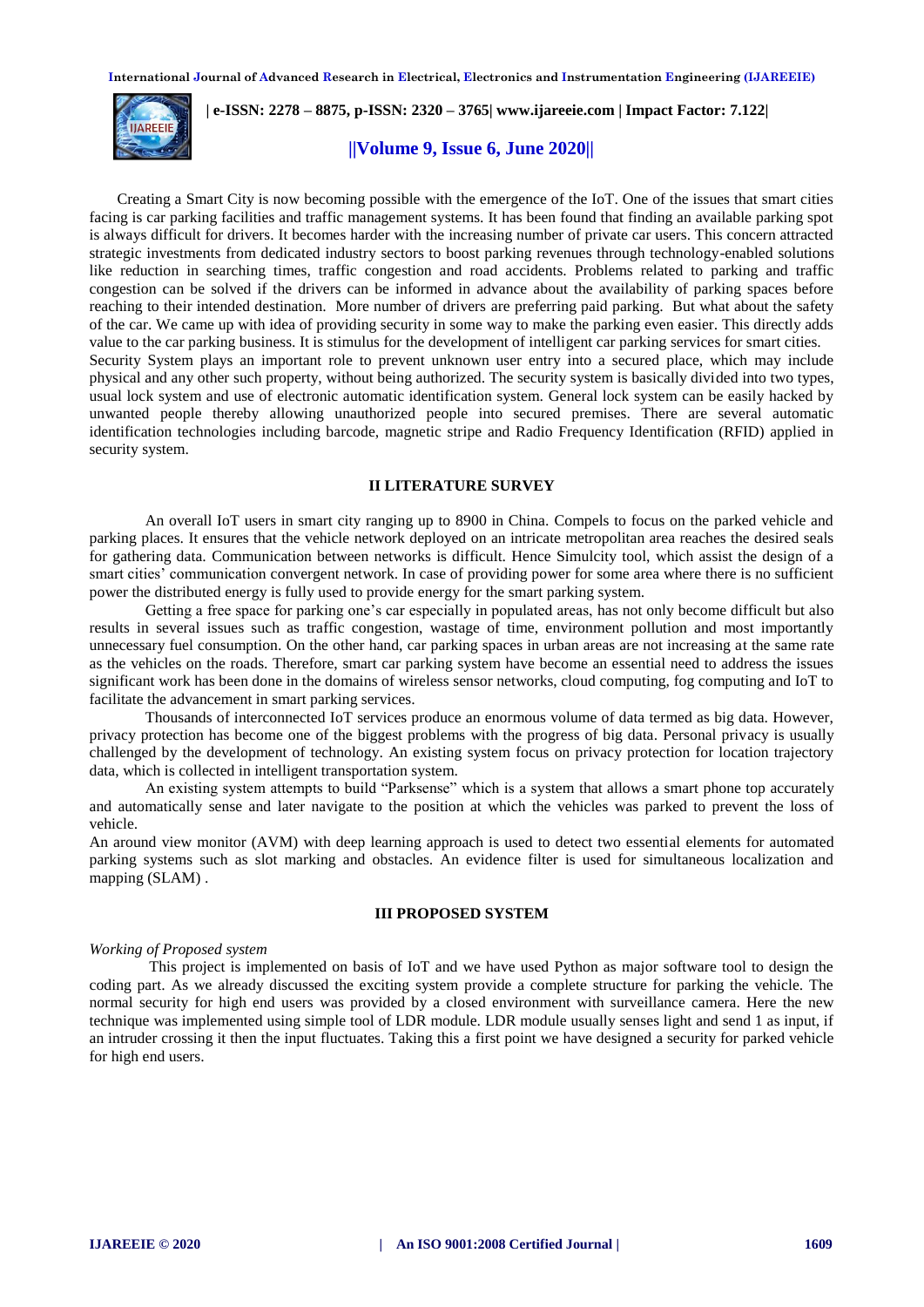

 **| e-ISSN: 2278 – 8875, p-ISSN: 2320 – 3765| [www.ijareeie.com](http://www.ijareeie.com/) | Impact Factor: 7.122|** 

# **||Volume 9, Issue 6, June 2020||**



Fig 1. LDR sensing depending on light source

The LDR working will vary with respect to the Light source and atmospheric lights. The LDR sensing depending on the source is shown in the above graph. Fig 1.

The Laser of very small frequency is used as the light source to the LDR. The security system is using Laser and LDR are of many patterns. This Laser and LDR system issued in several home and industrial security. Considering the security for parked vehicle certain pattern is used. IoT is included after the detection of LDR input fluctuations. Raspberry Pi as core tool, it receives the input from LDR. The Pi Camera interfaced with Raspberry Pi will be initiated to take photo of intruder.

The **Pi camera module** is a portable light weight camera that supports Raspberry Pi. It communicates with Pi using the MIPI camera serial interface protocol. It is normally used in image processing, machine learning or in surveillance projects. It is commonly used in surveillance drones since the payload of camera is very less. Apart from these modules Pi can also use normal USB webcams that are used along with computer. *Features of PI Cam*

- 1. 5MP colour camera module without microphone for [Raspberry Pi](https://components101.com/microcontrollers/raspberry-pi-3-pinout-features-datasheet)
- 2. Supports both Raspberry Pi Model A and Model B
- 3. MIPI Camera serial interface
- 4. Omni vision 5647 Camera Module
- 5. Resolution: 2592 \* 1944
- 6. Supports: 1080p, 720p and 480p
- 7. Light weight and portable (3g only)

Using IoT a message and a picture of intruder will be sent to the owner. A converter is used to convert HDMI to VGA. The message is sent on prior followed by picture through e-mail with below block diagram. Fig 3.



Fig 2. Block diagram of proposed system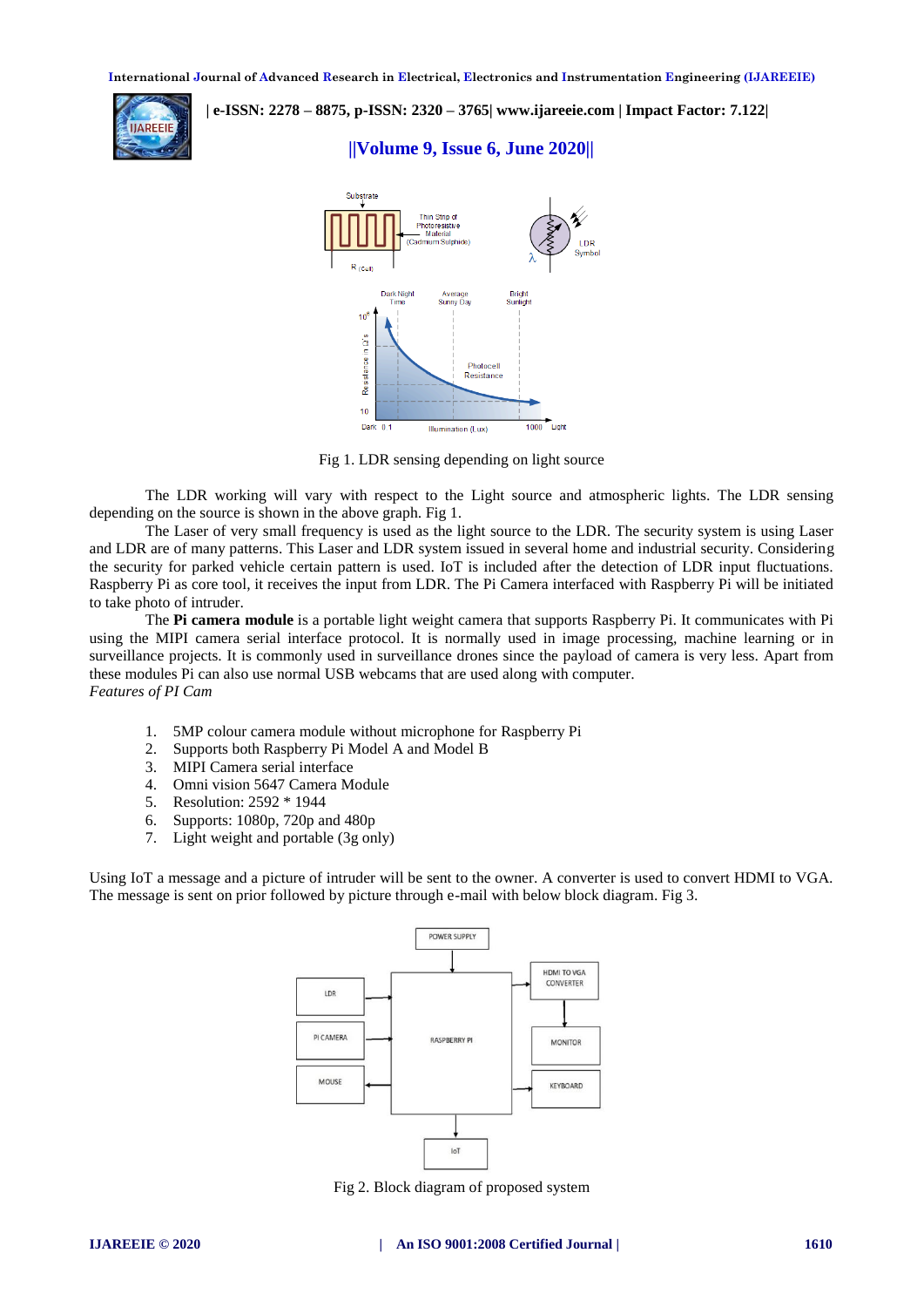

 **| e-ISSN: 2278 – 8875, p-ISSN: 2320 – 3765| [www.ijareeie.com](http://www.ijareeie.com/) | Impact Factor: 7.122|** 

# **||Volume 9, Issue 6, June 2020||**

## *Introduction to Raspberry Pi*

The Raspberry Pi is a series of small [single-board computers](https://en.wikipedia.org/wiki/Single-board_computer) developed in the [United Kingdom](https://en.wikipedia.org/wiki/United_Kingdom) by the [Raspberry Pi Foundationt](https://en.wikipedia.org/wiki/Raspberry_Pi_Foundation)o promote teaching of basic [computer science](https://en.wikipedia.org/wiki/Computer_science) in schools and in [developing countries.](https://en.wikipedia.org/wiki/Developing_countries) The original model became far more popular than anticipated, selling outside its [target market](https://en.wikipedia.org/wiki/Target_market) for uses such as [robotics.](https://en.wikipedia.org/wiki/Robotics) It does not include peripherals (such as [keyboards](https://en.wikipedia.org/wiki/Keyboard_(computing)) and [mice\)](https://en.wikipedia.org/wiki/Mouse_(computing)) and [cases.](https://en.wikipedia.org/wiki/Computer_case) However, some accessories have been included in several official and unofficial bundles.

The organization behind the Raspberry Pi consists of two arms. The first two models were developed by the [Raspberry Pi Foundation.](https://en.wikipedia.org/wiki/Raspberry_Pi_Foundation) After the Pi Model B was released, the Foundation set up Raspberry Pi Trading, with [Been Upton](https://en.wikipedia.org/wiki/Eben_Upton) as CEO, to develop the third model, the B+. Raspberry Pi Trading is responsible for developing the technology while the Foundation is an educational charity to promote the teaching of basic computer science in schools and in developing countries.

#### *Hardware*

The Raspberry Pi hardware has evolved through several versions that feature variations in [memory](https://en.wikipedia.org/wiki/Computer_memory) capacity and peripheral-device support.

#### *Performance*

- 1. While operating at 700 MHz by default, the first generation Raspberry Pi provided a real-world performance roughly equivalent to 0.041 [GFLOPS.](https://en.wikipedia.org/wiki/FLOPS) The graphical capabilities of the Raspberry Pi are roughly equivalent to the performance of the [Xbox](https://en.wikipedia.org/wiki/Xbox_(console)) of 2001.
- 2. Raspberry Pi 2 V1.1 included a quad-core [Cortex-A7](https://en.wikipedia.org/wiki/ARM_Cortex-A7) CPU running at 900 MHz and 1 GB RAM. It was described as 4–6 times more powerful than its predecessor. The GPU was identical to the original. In parallelized benchmarks, the Raspberry Pi 2 V1.1 could be up to 14 times faster than a Raspberry Pi 1 Model B+.
- 3. The Raspberry Pi 3, with a quad-core [ARM Cortex-A53](https://en.wikipedia.org/wiki/ARM_Cortex-A53) processor, is described as having ten times the performance of a Raspberry Pi 1.

# **IV SOFTWARE DESCRIPTION**

#### *Raspbian*

Raspbian is the recommended operating system for normal use on a raspberry pi. Raspbian is a free operating system based on Debian (32 bit), optimised for the Raspberry pi hardware. Raspbian comes with over 35,000 packages precompiled software bundled in a nice format for easy installation on your Raspberry pi. Raspbian is a community project under active development, with an emphasis on improving the stability and performance of as many Debian packages as possible. It is operated on LINUX and UNIX.

*Software can used in Raspberry* 

- $\checkmark$  Scratch
- $\checkmark$  Python
- $\checkmark$  Sonic pi
- $\checkmark$  Terminal
- $\sqrt{GPIO}$

#### *Virtual Network Computing (VNC)*

VNC is a graphical desktop sharing system that allows one to remotely control the desktop interface of one computer (running VNC server) from another computer or mobile device (running VNC viewer) . VNC viewer transmits the keyboard and either mouse or touch events to VNC server and receives updates to the screen in return. VNC connects from RealVNC is included with Raspbian. It consists of both VNC server, which allows one to control raspberry pi remotely and VNC viewer, which allows one to control desktop computer remotely from raspberry pi.

However, one can use VNC server to gain graphical remote access to raspberry pi if it is headless or not running a graphical desktop.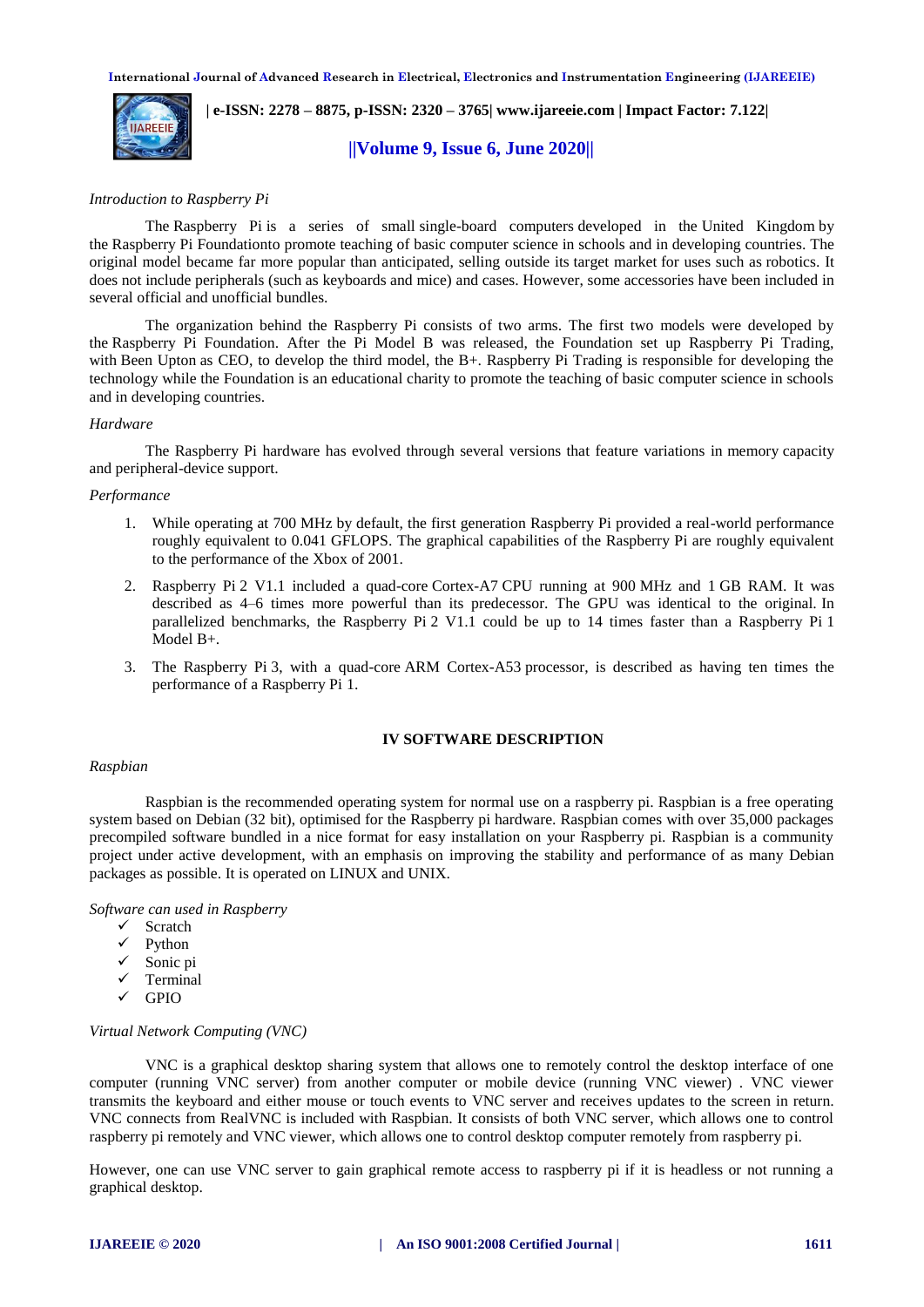

 **| e-ISSN: 2278 – 8875, p-ISSN: 2320 – 3765| [www.ijareeie.com](http://www.ijareeie.com/) | Impact Factor: 7.122|** 

 **||Volume 9, Issue 6, June 2020||** 

## *Global System for Mobile Communications*

The Global System for Mobile Communications (GSM) is a standard developed by the [European](https://en.wikipedia.org/wiki/European_Telecommunications_Standards_Institute)  [Telecommunications Standards Institute](https://en.wikipedia.org/wiki/European_Telecommunications_Standards_Institute) (ETSI) to describe the protocols for second-generation [\(2G\)](https://en.wikipedia.org/wiki/2G) digital [cellular](https://en.wikipedia.org/wiki/Cellular_network)  [networks](https://en.wikipedia.org/wiki/Cellular_network) usuued by mobile devices such as mobile phones and tablets. It was first deployed in Finland in December 1991. By the mid-2010s, it became a global standard for mobile communications achieving over 90% market share, and operating in over 193 countries and territories.Subsequently, the [3GPP](https://en.wikipedia.org/wiki/3GPP) developed third-generation [\(3G\)](https://en.wikipedia.org/wiki/3G) [UMTS](https://en.wikipedia.org/wiki/UMTS) standards, followed by fourth-generation [\(4G\)](https://en.wikipedia.org/wiki/4G) [LTE Advanced](https://en.wikipedia.org/wiki/LTE_Advanced) standards, which do not form part of the ETSI GSM standard."GSM" is a [trade mark](https://en.wikipedia.org/wiki/Trade_mark) owned by the [GSM Association.](https://en.wikipedia.org/wiki/GSM_Association) It may also refer to the (initially) most common voice codec used, [Full Rate.](https://en.wikipedia.org/wiki/Full_Rate)

## *Python*

Python is an [interpreted,](https://en.wikipedia.org/wiki/Interpreted_language) [high-level,](https://en.wikipedia.org/wiki/High-level_programming_language) [general-purpose programming language.](https://en.wikipedia.org/wiki/General-purpose_programming_language) It provides constructs that enable clear programming on both small and large scales. Python features a [dynamic type](https://en.wikipedia.org/wiki/Dynamic_type) system and automatic [memory](https://en.wikipedia.org/wiki/Memory_management)  [management.](https://en.wikipedia.org/wiki/Memory_management) It supports multiple [programming paradigms,](https://en.wikipedia.org/wiki/Programming_paradigm) including [object](https://en.wikipedia.org/wiki/Object-oriented_programming)[oriented,](https://en.wikipedia.org/wiki/Object-oriented_programming) [imperative,](https://en.wikipedia.org/wiki/Imperative_programming) [functional](https://en.wikipedia.org/wiki/Functional_programming) and [procedural,](https://en.wikipedia.org/wiki/Procedural_programming) and has a large and comprehensive [standard library.](https://en.wikipedia.org/wiki/Standard_library) Python is a [multi](https://en.wikipedia.org/wiki/Multi-paradigm_programming_language)[paradigm programming language.](https://en.wikipedia.org/wiki/Multi-paradigm_programming_language) [Object-oriented programming](https://en.wikipedia.org/wiki/Object-oriented_programming) and [structured programming](https://en.wikipedia.org/wiki/Structured_programming) are fully supported, and many of its features support [functional programming](https://en.wikipedia.org/wiki/Functional_programming) and [aspect-oriented programming](https://en.wikipedia.org/wiki/Aspect-oriented_programming) (including by [metaprogramming](https://en.wikipedia.org/wiki/Metaprogramming) and [metaobjects](https://en.wikipedia.org/wiki/Metaobject) (magic methods)). Many other paradigms are supported via extensions, including [design by contract](https://en.wikipedia.org/wiki/Design_by_contract) and [logic programming.](https://en.wikipedia.org/wiki/Logic_programming) 

## **V RESULTS**

In this paper the security for the reserved system was proposed on the IoT communication between the mobile phone and the Raspberry Pi. The main function of the system is to provide security for the parked vehicle.In our experiments, the proposed system had shown the image of the intruder. The Fig 3 and Fig 4 shows the real time results of our project.





Fig 3. Picture of intruder through mail Fig 4. Alert message for user while Offline

#### **VI CONCLUSION**

Since smart phone and internet is widely used by all people it has become easier for the customer to get aware of security of their vehicle.This will be helpful for the customer to know the reason for the damage of their vehicle.